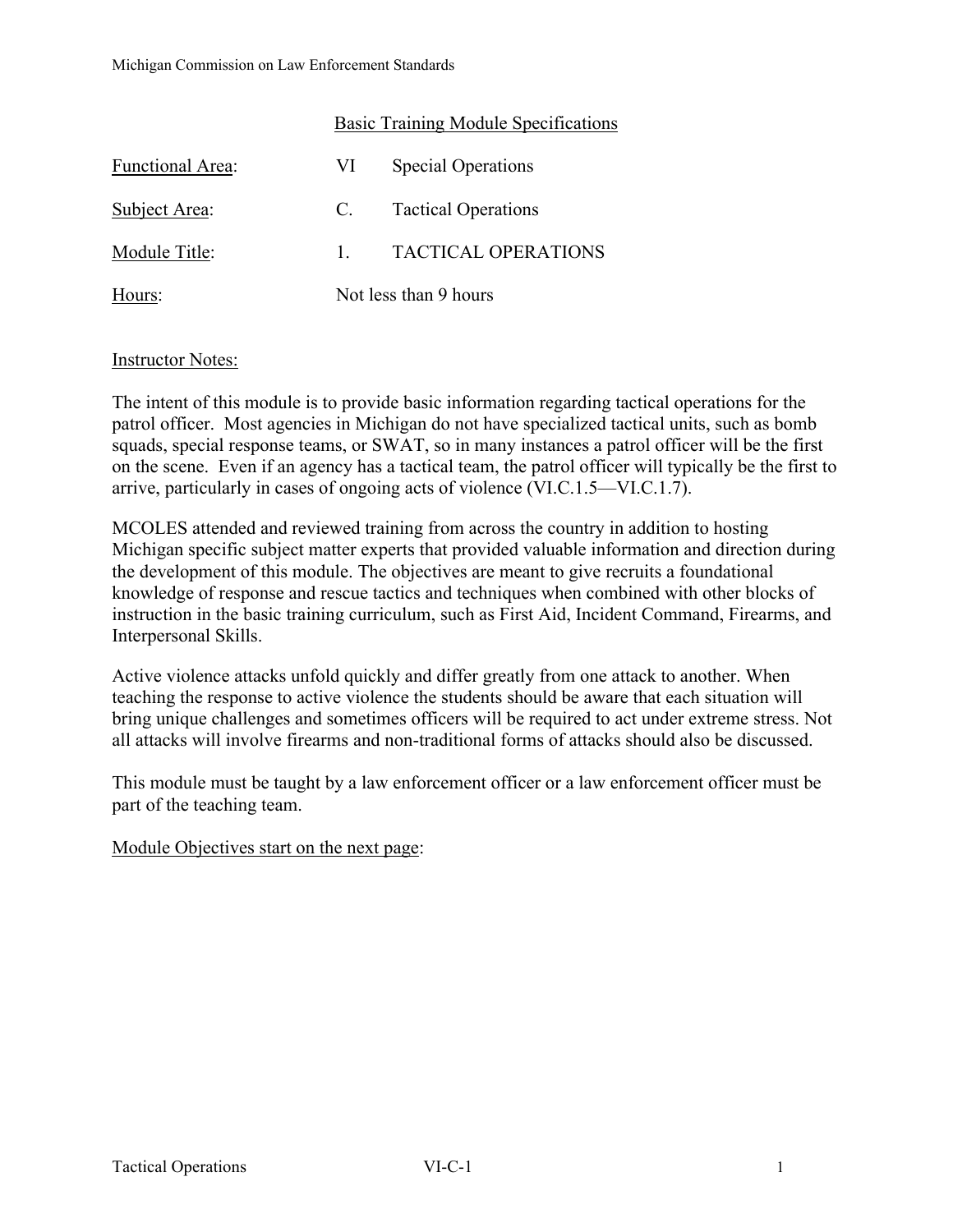# VI.C.1.1. Recruit Confidential Informants.

- a. Determines if an individual would be a reliable informant: (1) considering past experiences with individual; and (2) corroborating information with a second source.
- b. Determines if an informant is capable of supplying desired information by: (1) interviewing the individual; and
	- (2) considering the individual's known associates.
- c. Offers incentive for individual to become informant (e.g., money, reduced charges).
- d. Talks to potential informant to establish rapport and decide on means of future contact (e.g., using code names or an identification number, calling a pay phone number).

#### Notes to Instructor:

Instructors should only address intelligence gathering that a patrol officer would most likely do. Emphasize that information from informants, if developed properly, can help prevent potential acts of violence from taking place.

## VI.C.1.2. Conduct Surveillance of Individuals or Locations.

- a. Reviews details of plan to ensure:
	- (1) the location for the surveillance;
	- (2) type of surveillance; and
	- (3) proper clothing to be worn.
- b. Communicates by radio with other members of the surveillance team.
- c. Observes and records activities of individuals or locations, while maintaining proper profile (e.g., stays hidden, blends in with surroundings).
- d. Writes report of surveillance activities.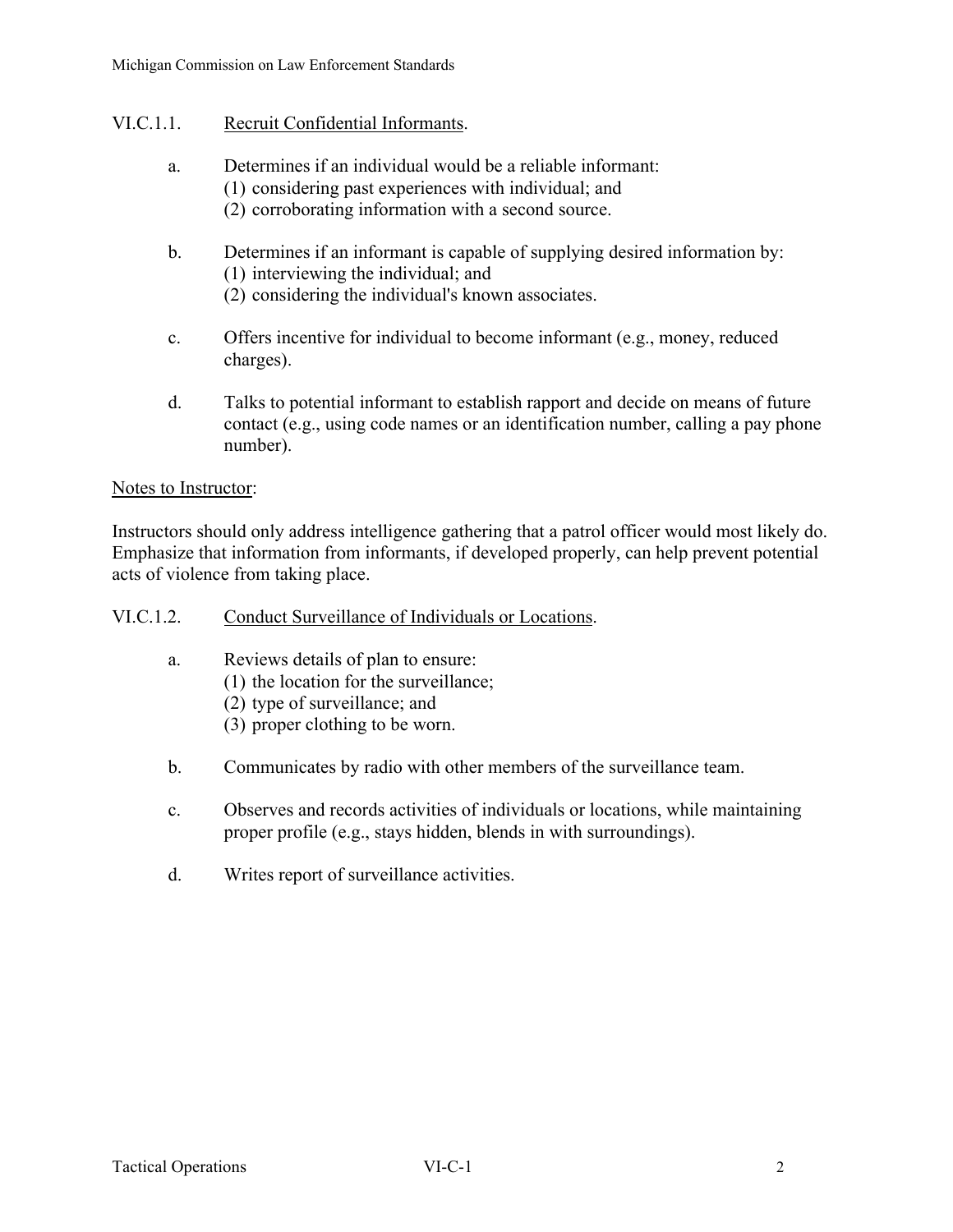# VI.C.1.3. Execute Raids.

- a. Participates in briefing to become familiar with information pertinent to the raid (e.g., layout of the target area, number of suspects, type of crime, escape routes, number of weapons that may be at the scene).
- b. Familiarizes self with raid plan in accordance with the following principles:
	- (1) establishes perimeter control of target to prevent escape of suspects;
	- (2) maintains element of surprise to maximize effectiveness;
	- (3) serves notice on suspect that it is a police raid and a warrant is being served;
	- (4) establishes immediate control of subjects and target on execution of warrant; and
	- (5) maintains communication with perimeter control and dispatch.
- c. Prepares to participate in raid by:
	- (1) introducing himself/herself to other participants;
	- (2) checking equipment to ensure it is functional; and
	- (3) verifying assignment.
- d. Performs assigned responsibility during the raid.

## VI.C.1.4. Respond to a Barricaded Gunman/Hostage Situation.

- a. Assesses the situation while approaching the scene by determining the nature of the incident:
	- (1) threat to immediate safety of responding officers;
	- (2) number of people involved, number and types of weapons, proximity of bystanders, etc; and
	- (3) injuries and need for medical assistance.
- b. Verifies that a barricaded gunman or hostage situation exists.
- c. Notifies dispatcher of status and need for a command officer and medical assistance and assumes control of the situation.
- d. Establishes perimeter control by:
	- (1) clearing area of citizens and non-essential personnel;
	- (2) coordinating activities with other officers; and
	- (3) turning over control to a command officer.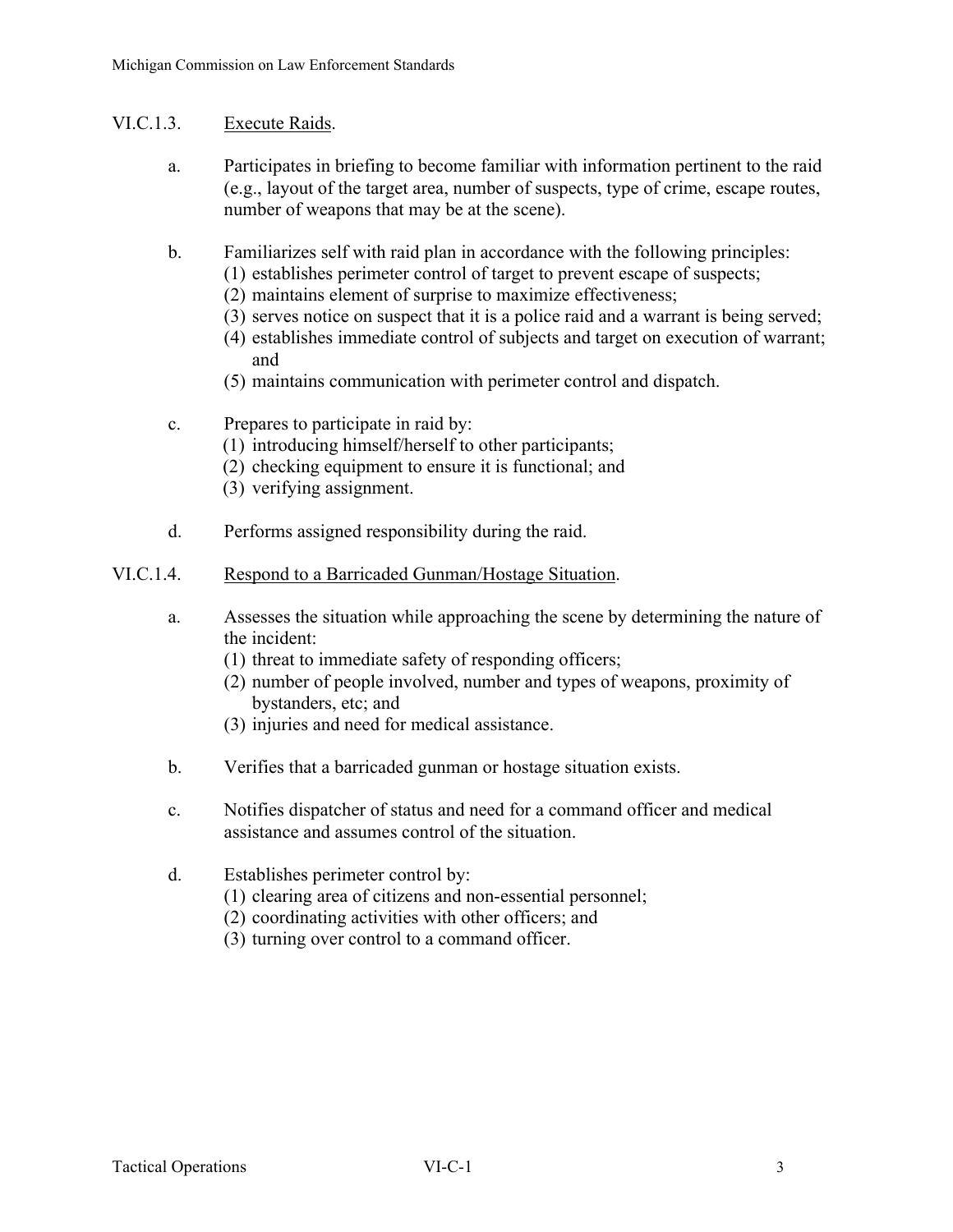- VI.C.1.4. Respond to a Barricaded Gunman/Hostage Situation (continued).
	- e. Responds to situation in a coordinated fashion:
		- (1) takes orders from field command officer;
			- (2) coordinates activities with other officers including:
				- (a) the proper use of radios; and
				- (b) relinquishing control to an emergency response team;
			- (3) negotiations with suspect should be done by a professional negotiator, if available; and
			- (4) if any contact is made with the suspect, it should be as non-threatening as possible.
- VI.C.1.5 Recognize the Basic Dynamics and Issues Involved in a Response to Active Violence.
	- a. Identifies a law enforcement response to active violence as:
		- $(1)$  swift:
		- (2) immediate; and
		- (3) tactical.
	- b. Reviews the history of these type of incidents including, but not limited to:
		- (1) Columbine shooting;
		- (2) Aurora movie theater shooting;
		- (3) Tokyo Subway weapons of mass effect; and
		- (4) Bastille Day truck attack.
	- c. Identifies the typical suspect profile and mindset as, but not limited to:
		- (1) chooses location ahead of attack;
		- (2) radicalization of beliefs;
		- (3) antisocial tendencies;
		- (4) rejection and isolation by peers; and
		- (5) record of making violent threats.
	- d. Recognizes psychological issues and appropriate officer mindset which include:
		- (1) exposure to mass causality situation;
		- (2) physical and mental effects from extreme stress;
		- (3) environmental conditions; and
		- (4) officer survival mentality.
	- e. Distinguishes rapid response concept from traditional response.
	- f. Applies the "objectively reasonable" standard to the application of force in these situations by reviewing:
		- (1) Graham v. Connor, 490 U.S.386 (1989);
		- (2) Tennessee v Garner, 471 U.S. 1 (1985); and
		- (3) other court cases.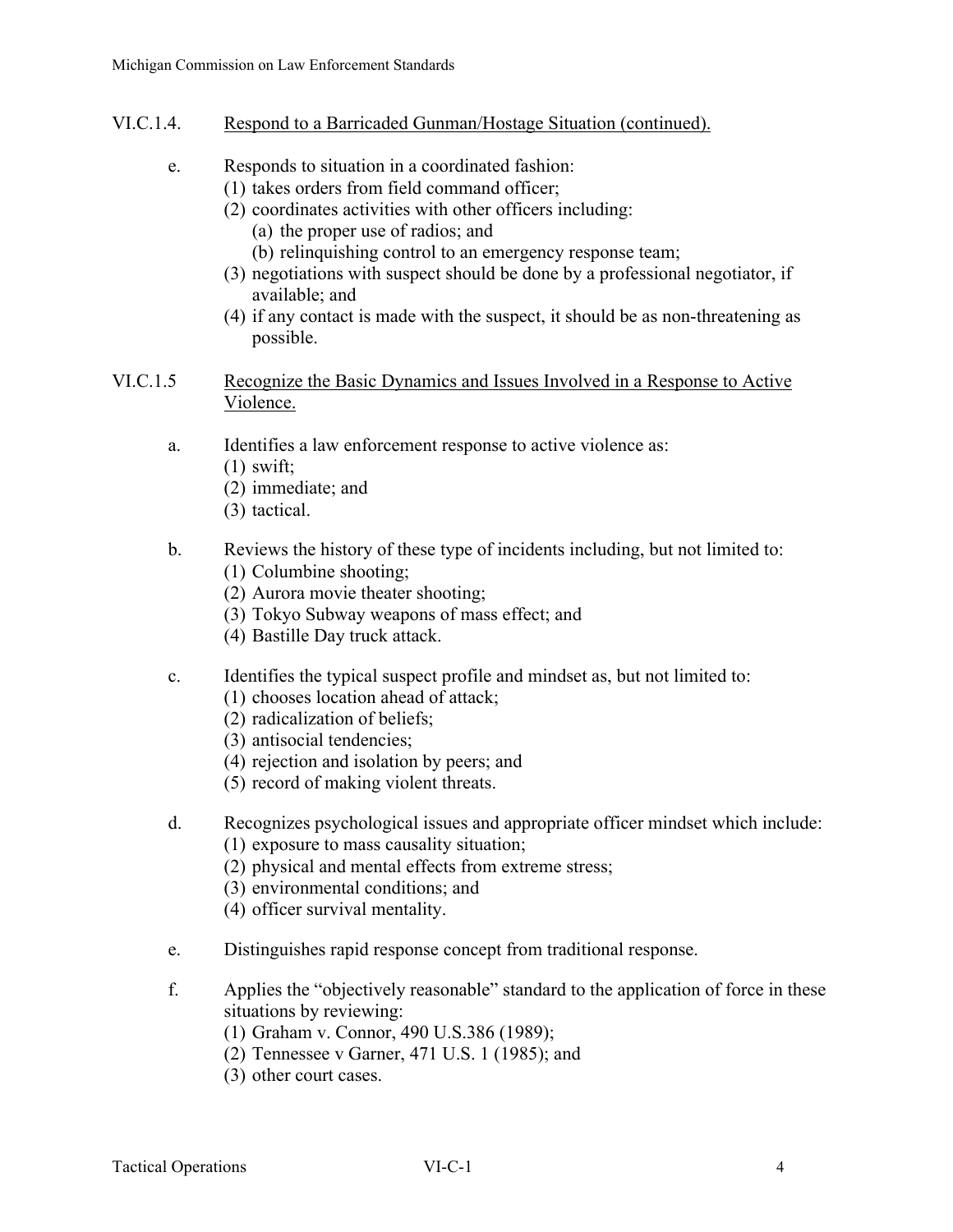## Notes to Instructor:

This objective is designed to give recruits a general understanding of typical subject motives and behaviors using historical events to highlight varied and ever-changing threats. In addition, the objective underscores the need for law enforcement officers to mentally and physically prepare for mass causality events.

Active violence scenes will be gruesome and horrific. A robust discussion should be generated in order to prepare recruits for the initial shock they may endure at a mass causality event.

The historical events in this objective (paragraph "b" above) were specifically chosen to emphasize that assailants will use any means at their disposal, from knife attacks to weapons of mass effect, and not every event will be an active shooter. When discussing these events instructors need not go into every detail, but instead provide a general background of lessons learned.

- Columbine- Setting a perimeter and waiting for specialty units.
- Virginia Tech- Suspect locked doors and placed obstacles that responders needed to overcome.
- Aurora- EMS had no access to assist survivors due to police vehicles blocking roadways.
- Tokyo Subway- Biological weapon of mass effect (Sarin gas) used on public transportation system.

Notes to Instructor (continued):

• Bastille Day-Lack of countermeasures to prevent large vehicles from being used to run over crowds of spectators.

Patrol officers will often respond to active violence incidents with officers from other nearby agencies. Officers may even "self-dispatch" to the scene so the coordinated nature of the response should be emphasized.

The MCOLES statutes require recruits to be trained in the response to active violence that "emphasizes coordinated tactical response to rapidly developing incidents" (MCL 28.609e). These incidents are those in which intentional physical injury or death occurs through the use of conventional or unconventional weapons or tactics.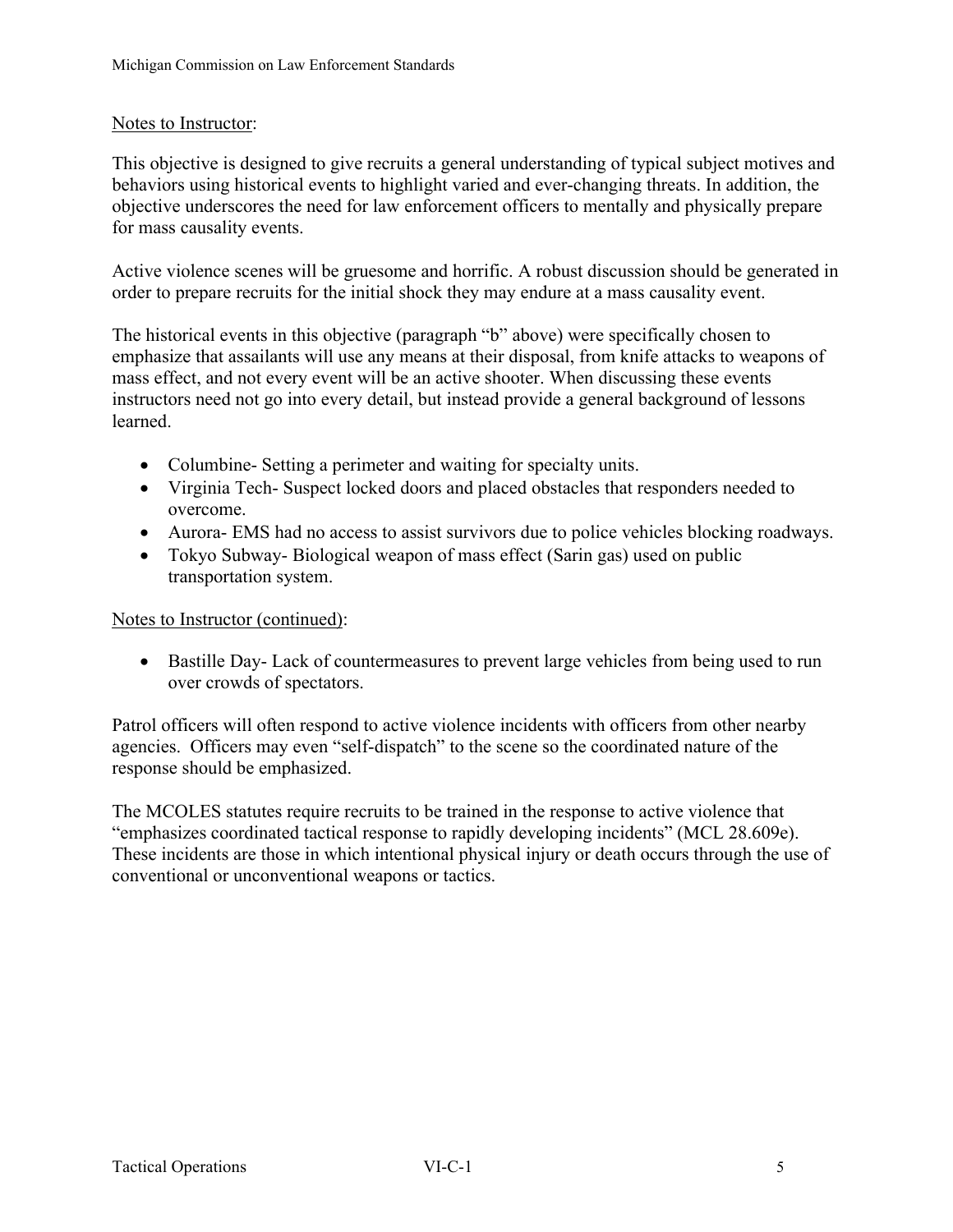- VI.I.C.1.6. Demonstrate an Understanding of Priorities in a Response to Active Violence.
	- a. Identifies factors used to assess the situation:
		- (1) number of potential victims;
			- (2) response times of assisting officers;
			- (3) size, type and accessibility of location;
			- (4) appropriate equipment; and
			- (5) continually reassess the situation.
	- b. Understands departmental policy and community expectations regarding immediate action to isolate, distract, or neutralize the threat(s).
	- c. Determines type and scale of immediate action:
		- (1) single officer entry;
		- (2) team entry;
		- (3) entry point; and
		- (4) containment.
	- d. Develops situational awareness as it relates to switching from threat response to medical rescue efforts.
	- e. Recognizes roles and responsibilities associated with response activities:
		- (1) first responding officer;
		- (2) secondary response (back-up);
		- (3) plain clothes officers; and
		- (4) incident command system.

## Notes to Instructor:

Sound officer decision-making in high-threat environments is rooted in experience, physical preparation, training, and mindset. The overarching concept of this objective is to help officers organize their thoughts in order to quickly and strategically respond to an active violence incident. Additionally, the objective seeks to develop analytical skills in order to effectively prioritize response actions under stress.

The term "situational awareness" refers to gaining an awareness of what is going around you.

Not all responding officers will be part of the primary threat response during an event and logistical support will be needed almost immediately as the situation unfolds. For example, many times during a response radio communication cannot be transmitted or received by officers inside a building, so posting an officer near an entry point to relay radio communications is crucial. Recruits should understand they may be assigned a secondary response role and be familiar with their responsibilities.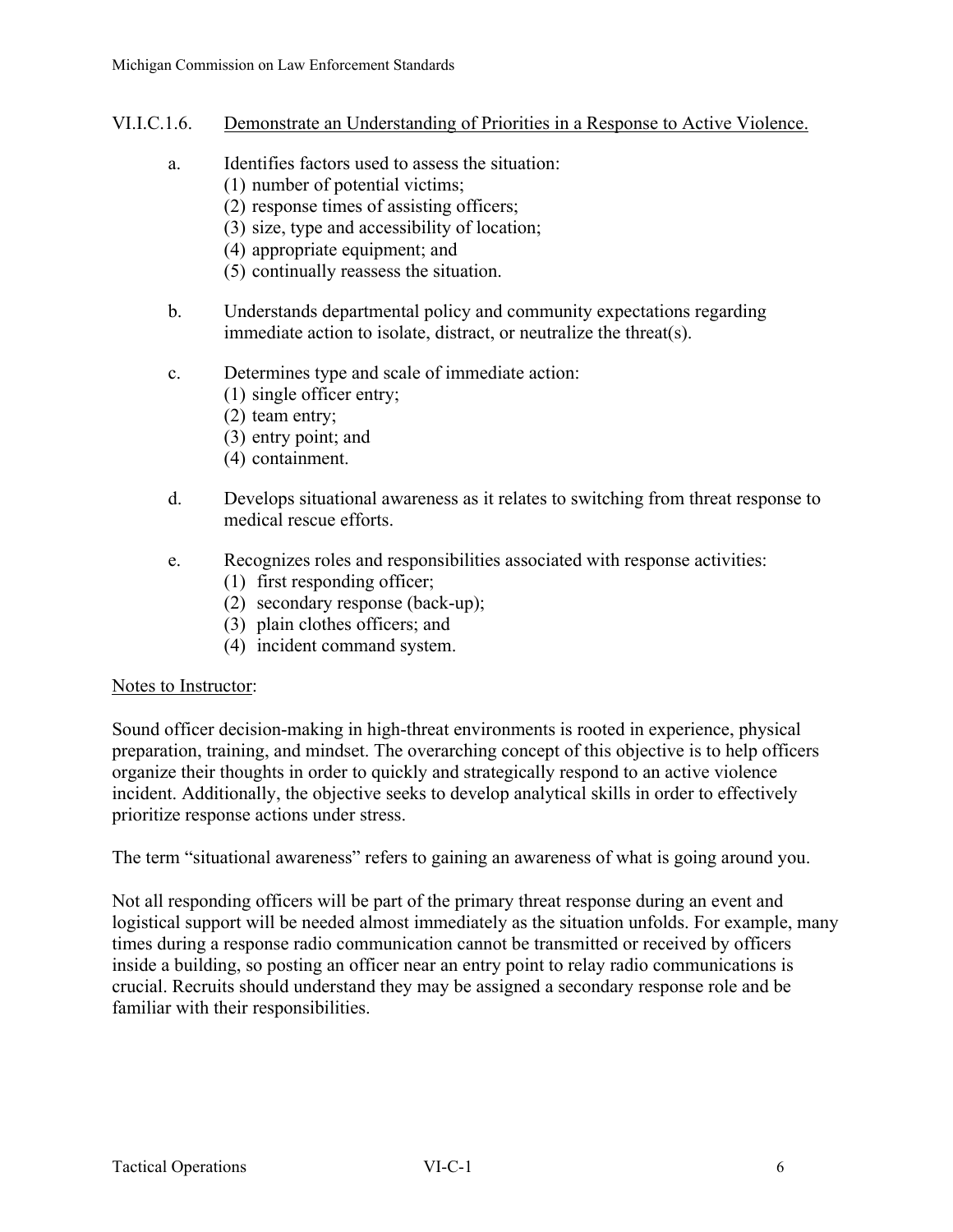# VI.C.1.7. Demonstrate an Understanding of Tactics and Techniques in a Response to Active Violence.

- a. Develops a knowledge of single officer and team tactical movements:
	- (1) open area;
	- (2) confined space;
	- (3) hallway; and
	- (4) room entry.
- b. Recognizes logistical concerns associated with response activities such as:
	- (1) vehicle parking and security;
	- (2) EMS access;
	- (3) weather and environmental conditions; and
	- (4) communication limitations.
- c. Initiates response.
- d. Conducts tactical movements commensurate with threat level and location:
	- (1) continues rapid tactical advance toward stimulus, or continue tactical search using indicators;
	- (2) locates assailant(s);
	- (3) initiates appropriate action to isolate, distract or neutralize the threat;
	- (4) reassess the situation; and
	- (5) prioritizes and balances actions between response and rescue based on immediacy of the threat or complicating factors.
- e. Participates in practical exercise(s) that incorporates single officer and team rapid response.

## Notes to Instructor:

The intent of this training objective is to provide recruits with basic strategies and concepts used to respond to an ongoing act of violence.

This training objective discusses tactical movements and use of force considerations; however, it is important to note that active violence incidents are not limited to shootings. Incidents can be dynamic and everchanging, underscoring the need to consider logistical aspects. For example, in the event of a weapons of mass effect attack, officers may need to be concerned with weather and wind conditions in order to avoid becoming contaminated. Additionally, lessons learned from almost every active violence event highlights the lack of access for EMS that may hinder lifesaving medical service due to locked police vehicles blocking roads.

The presence of complicating factors can have an impact on officer decision-making and actions. Situations such as multiple assailants, mobility or multiple incident locations, the use of explosive devices, and weapons of mass effect, can alter the type and manner of response.